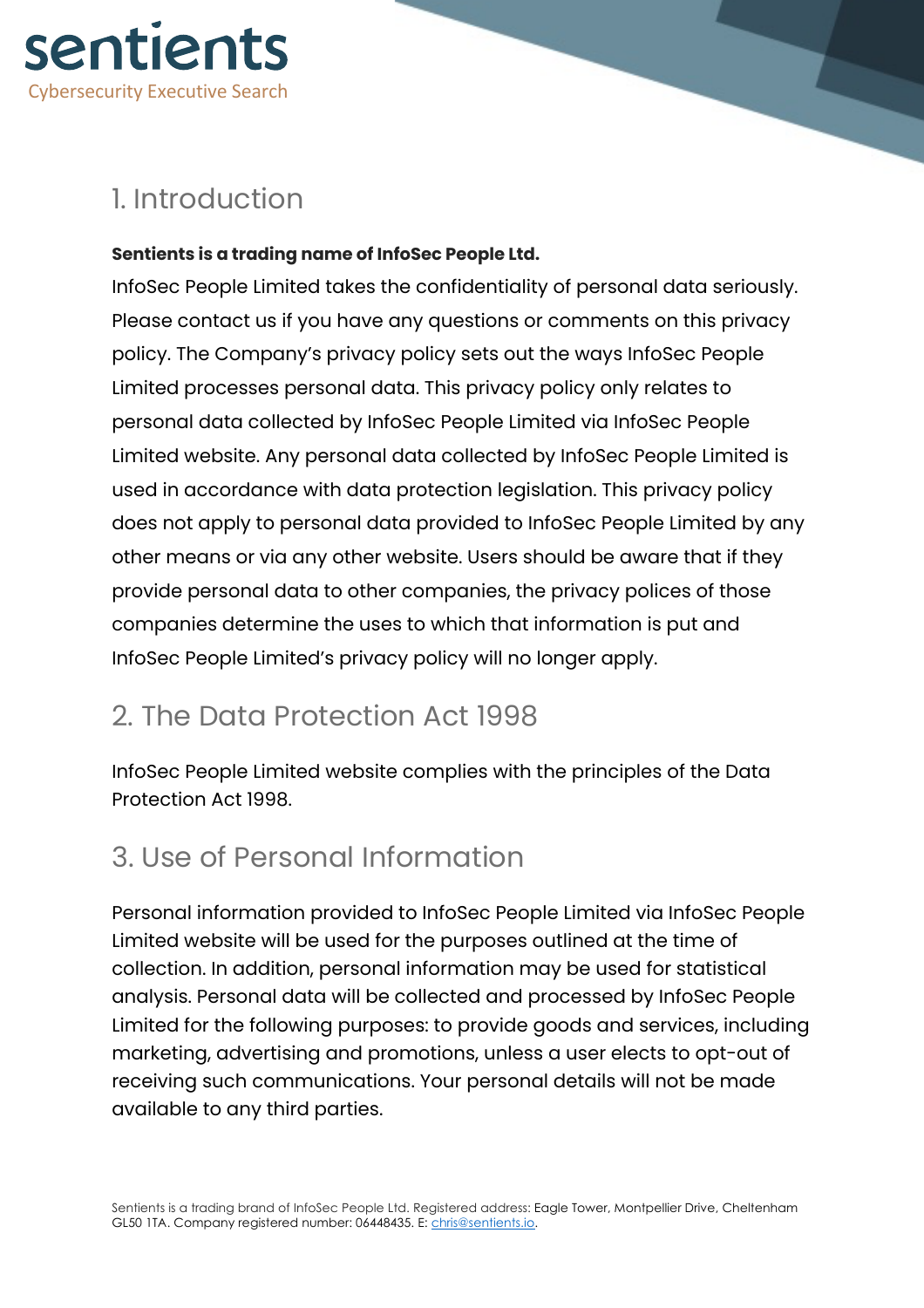## 4. Consent

By providing personal data to InfoSec People Limited users consent to the processing of such data by InfoSec People Limited as described in this privacy policy.

## 5. Use of Data For Direct Marketing Purposes

At each point of data collection users are given the opportunity to opt-out of receiving future direct marketing material from InfoSec People Limited. Where users do not opt-out of such communications, InfoSec People Limited may provide information on The company's products, membership services, events, and training and education programmes. If at any time users want InfoSec People Limited to stop sending such communications they should write to: InfoSec People Ltd, Eagle Tower, Montpellier House, Montpellier Drive, Cheltenham, Glos. GL50 1TA.

# 6. Verifying, updating and amending your personal information

If, at any time, a user wants to verify, update or amend their personal data they may simply email their request to info@InfoSecPeople.co.uk. All requests will be processed within 28 days.

## 7. Cookies

Please see our Cookie Policy.

## 8. Links to Third Party Websites

This privacy policy applies solely to the personal data collected by InfoSec People Limited and does not apply to third party websites users may access from this website. The Company is not responsible for the privacy policies of third party websites. The Company advises users to read the privacy policies of other websites before registering any personal data.

## 9. Security